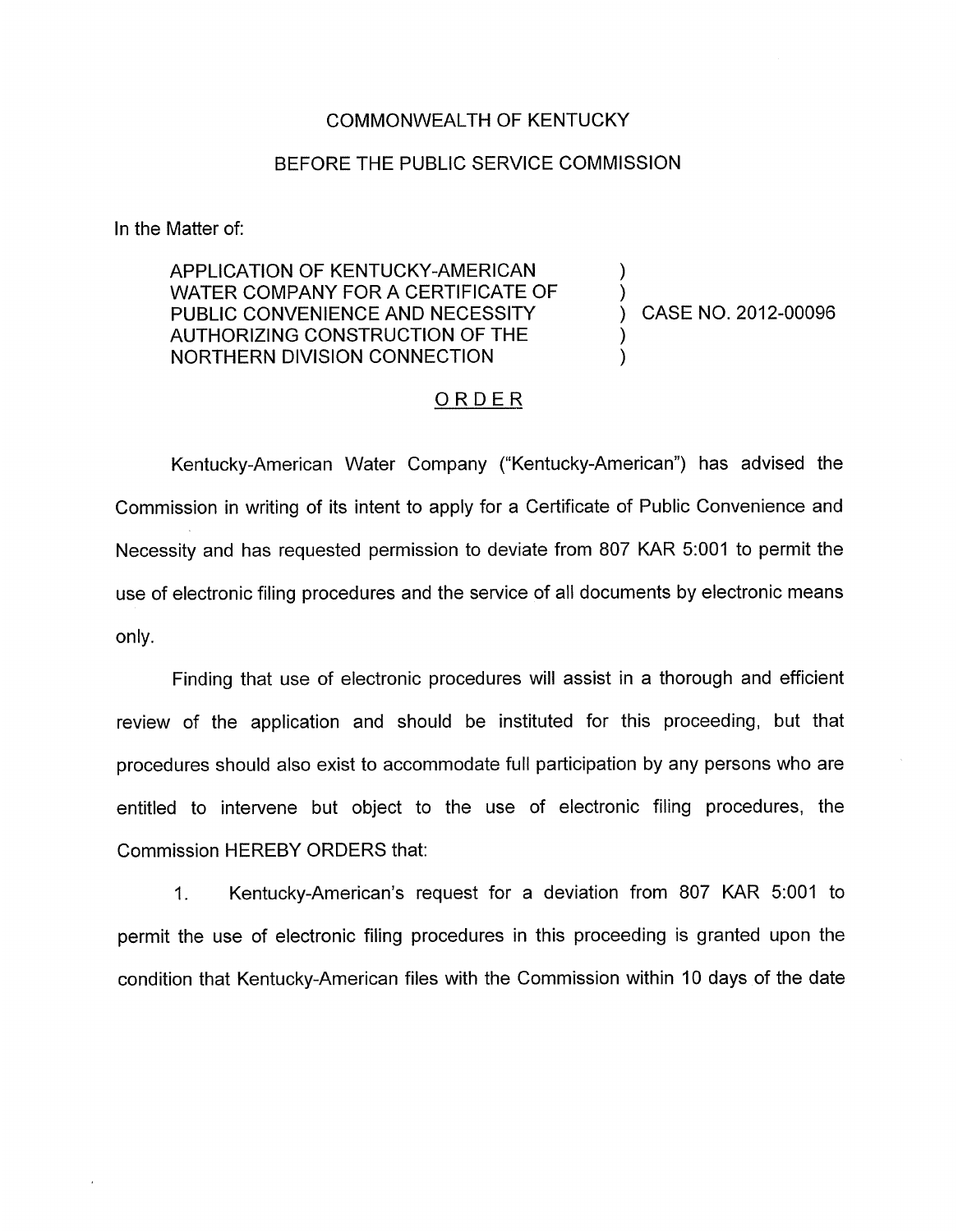of this Order a written waiver of all rights to service of Commission orders by United States mail.<sup>1</sup>

2. When a conflict exists between the procedures set forth in 807 KAR 5:OOl and those established in this Order, the parties shall comply with this Order.

**3.** All pleadings, documents, and exhibits shall be filed with the Commission by uploading an electronic version of the document using the Commission's E-Filing System at <https://psc.ky.gov/Security/account/login.aspx>. The filing party shall also file one original and one paper copy with the Commission.

**4.** Each file in an electronic submission shall be:

a. In portable document format except as provided in paragraph **4(9** of this Order;

b. Search-capable;

c. Optimized for viewing on the Internet;

d. Bookmarked to distinguish sections of the pleading or document;

e. Scanned at a resolution of no less than 300 dots per inch if a scanned document; and

f. If a spreadsheet, in Microsoft Excel format, self-contained, and without any linked references to or macro commands involving external files.

5. All electronic submissions shall include an introductory file in portable document format that is named "Read1st" and that contains:

a. A general description of the filing;

<sup>&#</sup>x27; KRS 278.280 does not permit the Commission to deliver orders by means of electronic transmission rather than by United States mail unless each party to the proceeding has filed a written statement with the Commission in which it waives any right to service of Commission orders by mail and states that it or its authorized agent possesses the facilities to receive electronic transmissions. KRS 278.280 places delivery of electronic transmission on the same level as delivery by United States mail. It provides that "[wlhen service of a commission order is by electronic transmission, mailing shall be deemed to have occurred on the date the transmission of the order is completed."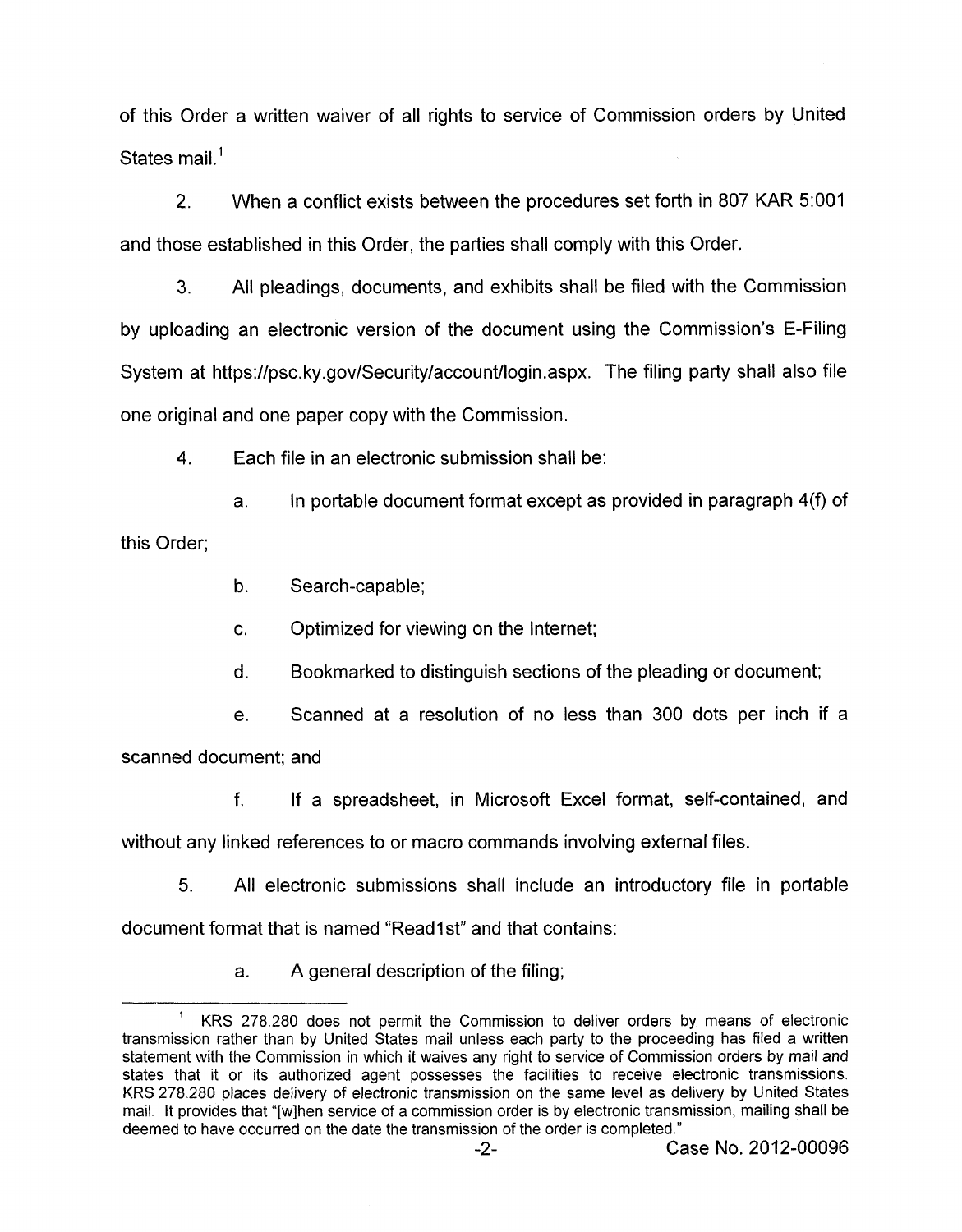b. A list of all materials not included in the electronic filing; and

c. A statement attesting that the electronically filed documents are a true representation of the original documents.

6. The "Readlst" file and any other document that normally contains a signature shall contain a signature in the electronically submitted document.

*7.* The electronic version of the cover letter accompanying the paper filing may substitute for a general description.

8. If the electronic submission does not include all documents contained in the paper version (e.g., confidential materials, materials that are too large or bulky to transfer by electronic medium), the absence of these documents shall be noted in the "Read1st" document.

9. 20 files. a. An electronic transmission or uploading session shall not exceed

> b. An individual file shall not exceed 50 megabytes.

c. If a filing party's submission exceeds the limitations established in paragraph 9(a) or 9(b), the filer shall make its electronic submission in two or more consecutive electronic transmission or uploading sessions.

IO. When filing any document with the Commission, the filing party shall certify that:

a. The electronic version of the filing is a true and accurate copy of each document filed in paper medium;

b. The electronic version of the filing has been transmitted to the Commission; and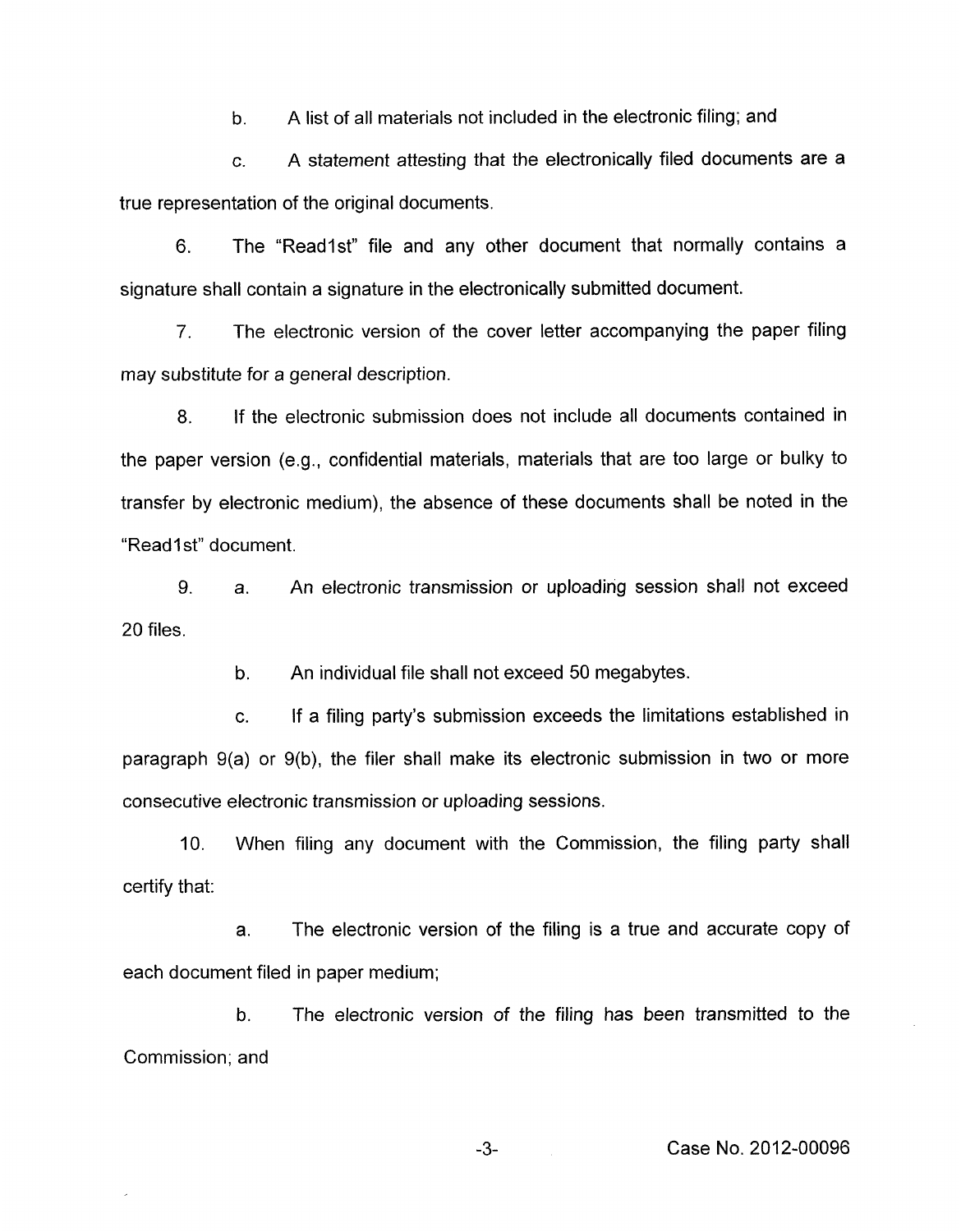c. A copy of the filing in paper medium has been mailed to all parties that the Commission has excused from participation by electronic means.

11. Upon completion of a party's uploading of an electronic submission, the Commission shall cause an electronic mail message to be sent to all parties of record advising of the electronic submission to the Commission.

12. Upon a party's receipt of this message, it shall be the receiving party's responsibility to access the Commission's electronic file depository at [http://psc.](http://psc)ky.gov/efs/EFS Search.aspx and view or download a copy of the submission.

A document shall be considered timely filed with the Commission if it has been successfully transmitted in electronic medium to the Commission within the time allowed for filing and the original and one copy in paper medium are filed at the Commission's offices no later than the second business day following the electronic filing. **13.** 

14. When submitting paper copies of electronically submitted documents, the filing party shall attach to the top of the paper submission a paper copy of the electronic mail message from the Commission confirming transmission and receipt of its electronic submission.

15. Unless a party has been specifically exempted from the provisions of this Order, a party's failure to comply with any of those provisions when filing a document will result in rejection of the document for filing.

16. filing party shall: When submitting documents for which confidential treatment is sought, the

a. Submit an original in paper medium and an electronic copy of the petition requesting confidential treatment and setting forth the grounds pursuant to

**-4-** Case **No.** 2012-00096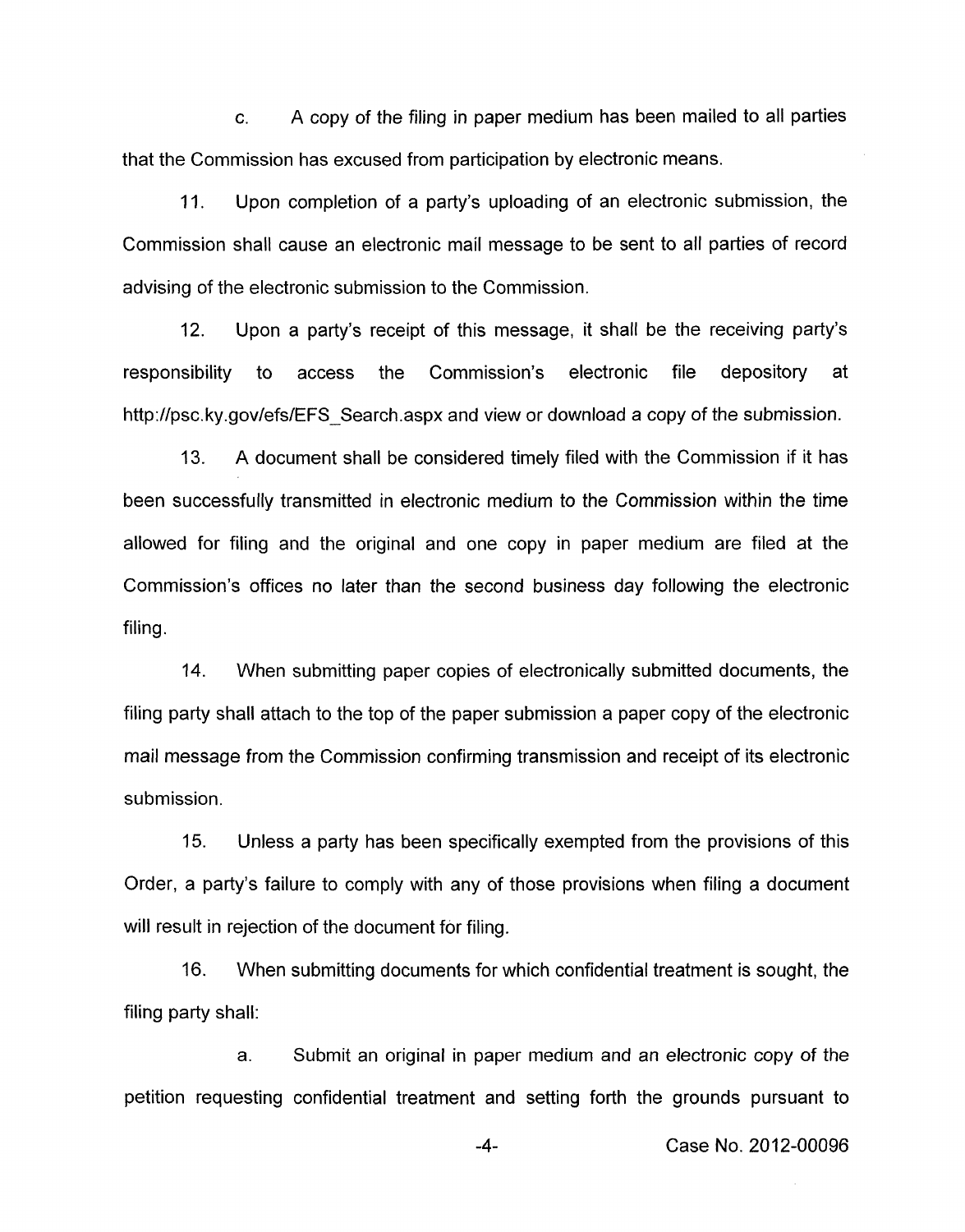KRS **61.878** upon which the material should be classified as confidential and a copy of the material with those portions redacted for which confidentiality is sought.

b. Submit a paper copy of the material in question that identifies by underscoring, highlighting with transparent ink or other reasonable means only those portions that would disclose confidential material unless deleted and a CD-ROM containing an electronic version of such material with highlighting.

**17.** Within **10** days of the date of this Order, Kentucky-American shall file a statement as to whether it or its agents are capable of receiving electronic transmissions.

**18.** Unless it states its objection to the use of electronic filing procedures in its motion for intervention, a party granted leave to intervene in this proceeding shall:

a. Be deemed to have consented to the use of electronic filing procedures and the service of all documents and pleadings, including orders of the Commission, by electronic means; and

b. Within seven days of the date of an Order granting its intervention, file with the Commission a written statement that:

**(1)**  United States mail; and It waives any right to service of Commission orders by

**(2)**  It, or its authorized agent, possesses the facilities to receive electronic transmissions.

**19.** If a party objects to the use of electronic filing procedures and the Commission determines that good cause exists to excuse that party from the use of electronic filing procedures, service of documents on that party and by that party shall be made in accordance with **807** KAR **5:OOl.** 

-5- Case No. **2012-00096**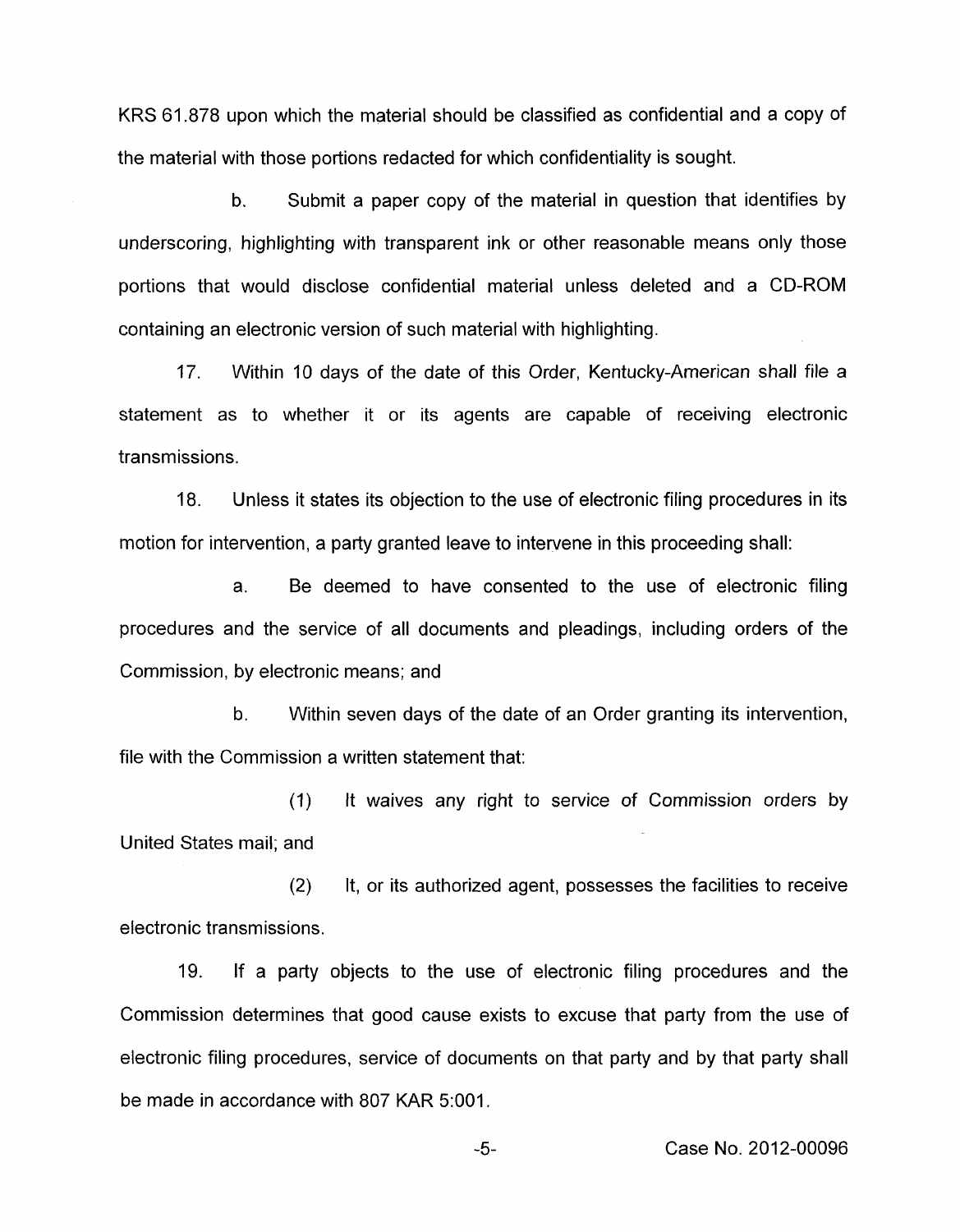20. If, within 10 days of the date of this Order, Kentucky-American fails to file with the Commission a written waiver of all rights to service of Commission orders by United States mail, ordering paragraphs 1 through 19 are vacated and Kentucky-American's request for deviation is denied.

By the Commission



 $\overline{A}$ **ATT** Executive Director

Case **No.** 2012-00096